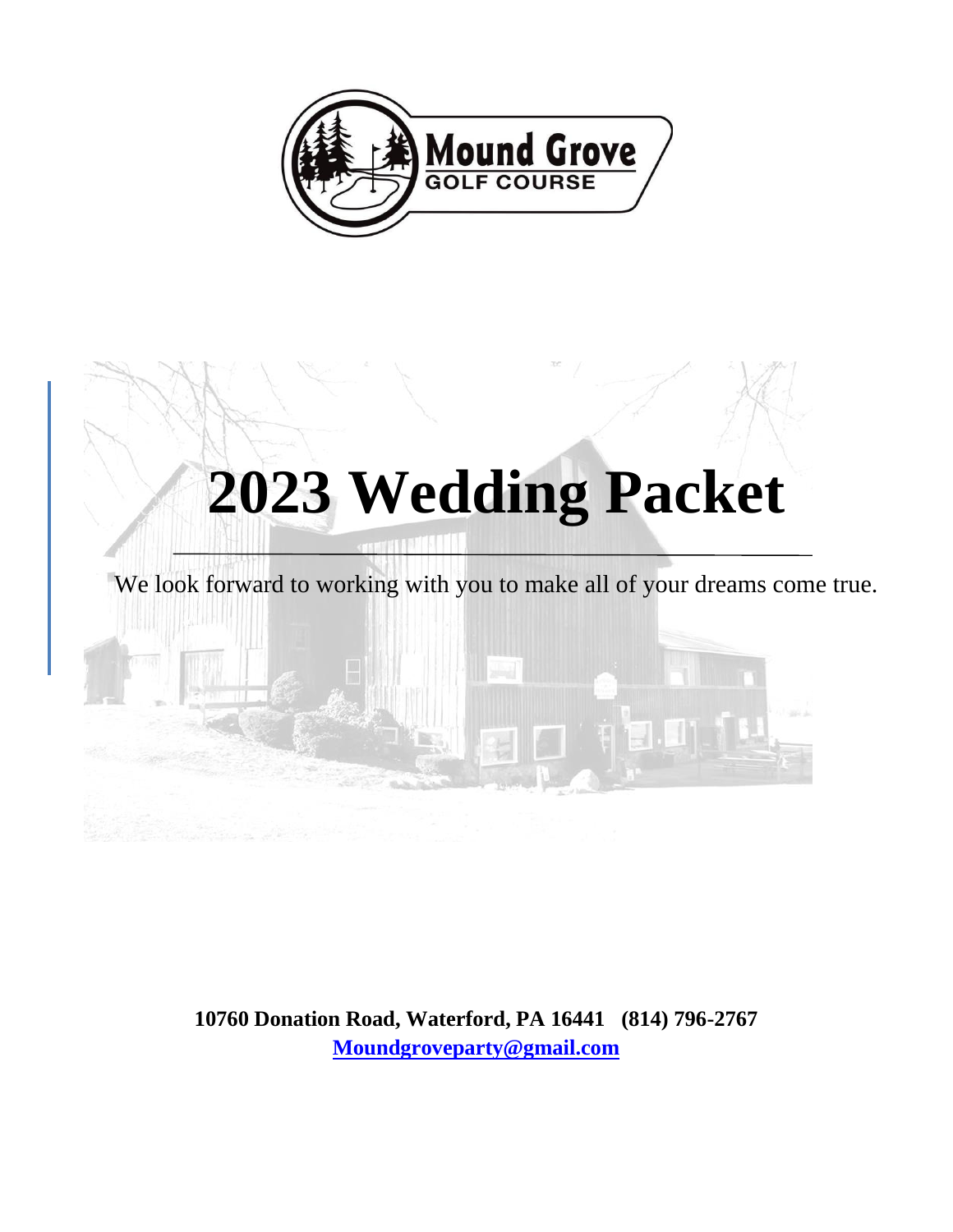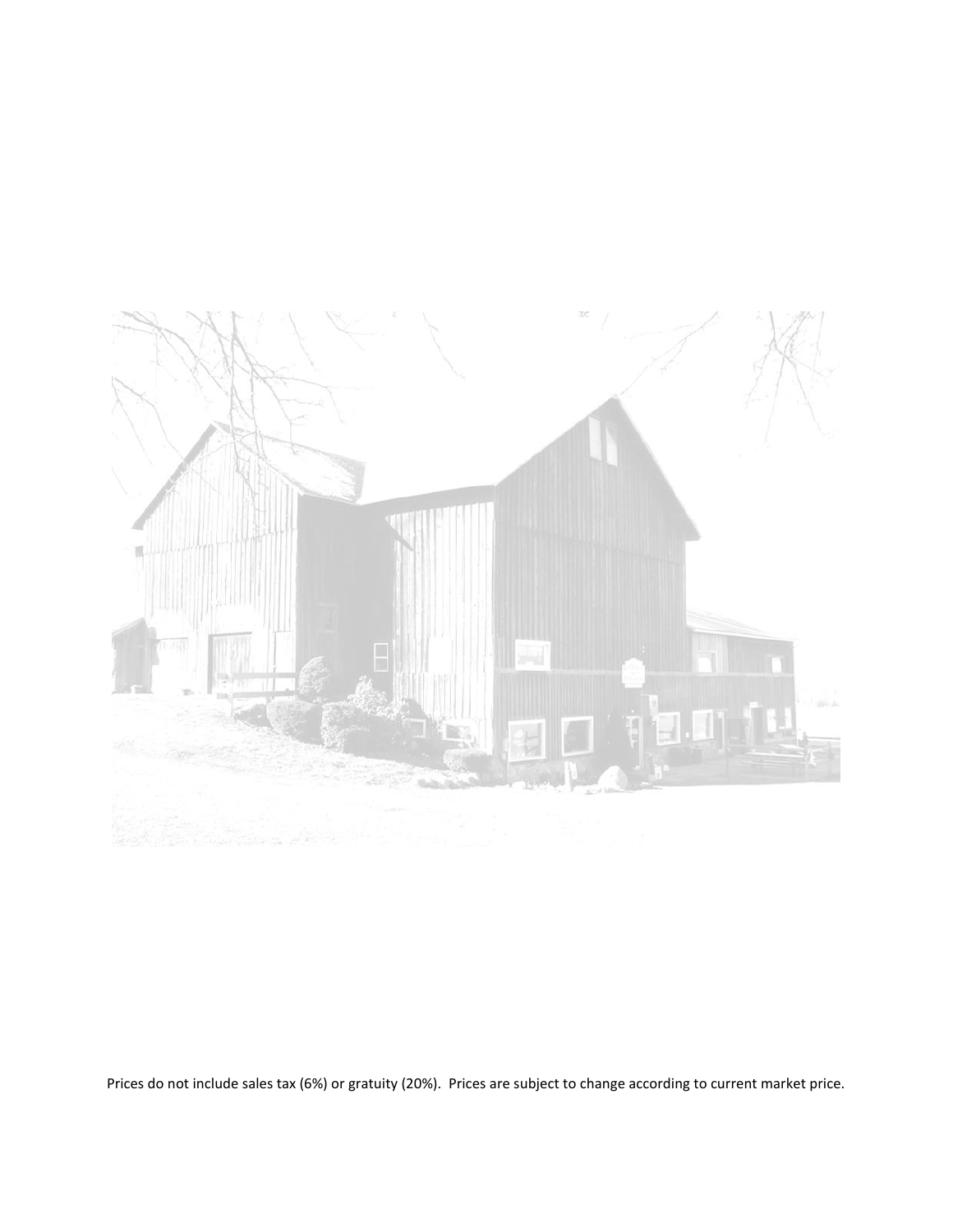# Thank you for thinking of us for your special day!

Just a little about us! The name Mound Grove Farms was the original name of the property built by Jesse Coover in the 1850's. The Barn now houses the bar, restaurant and pro-shop downstairs leaving plenty of room upstairs for up to 200 people with a dance floor for your reception. The Biebel family opened the 18-hole regulation length public golf course in 1993 as a promise to keep the land green and making Mound Grove Golf Course & Recreation the place to be! We are more than golf… Whether you are looking for a country rustic setting, gorgeously groomed golf course or an 1800 Family Estate we have plenty of room with plenty of options.

## **Ceremony Options**

### **On the Golf Course**

Choose from either our Scenic Ponds Location or our Hillside Tree Location! Price includes a Tractor pulled wagon-ride to transport guests to and from the Ceremony site, chairs (for up to 200 guests), Bottled water for guests, and 2 Golf Cart Rentals to help in transporting guests *(& the Bride & her Father/Escort)* to the Ceremony site. \*(Additional Golf Carts can be rented for \$10 each) **\$1500.00**

*(Ceremonies on the Golf Course have to be scheduled after 3pm due to high-volume & tournaments on Saturdays. We do close down parts of our Golf Course for your Ceremony)*

### **At the Homestead Grounds**

A garden setting with a scenic country view!

Price includes use of the Gardens area, chairs (for up to 200 guests), day use of the Homestead (up to 8 hours), and 2 Golf Cart Rentals to help in transporting guests if needed. (Option to add an Overnight Stay for the Homestead is \$400/night)

**\$1500.00**

### **Barn Ceremony**

Rustic meets elegance in our authentic barn! Price includes use of the Bridal Suite & ceremony chairs

#### **\$600.00**

*(The Barn Ceremony is always the "back-up plan" for all Outside Ceremonies)*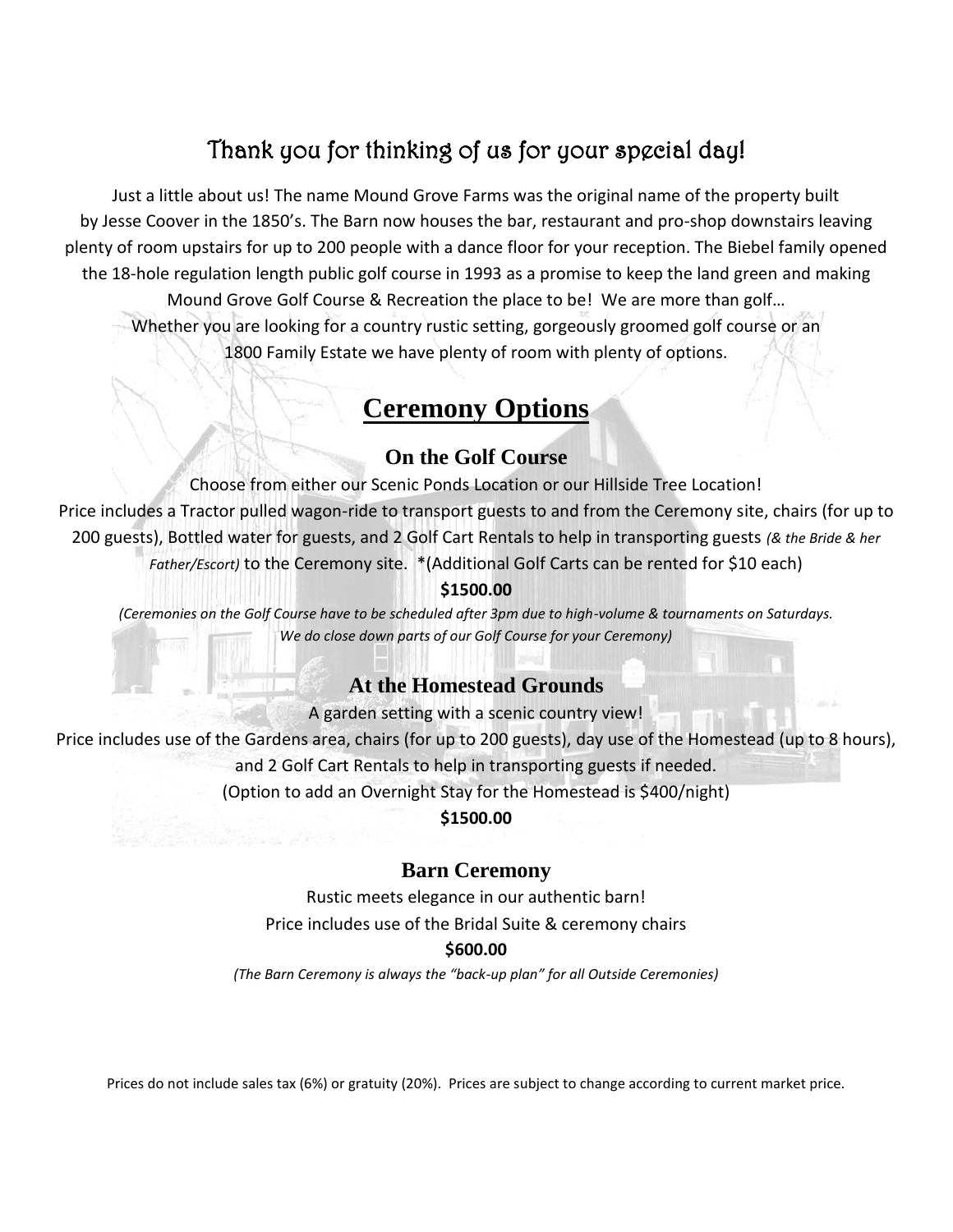Please keep in mind that we will need to schedule a time for your ceremony rehearsal--and that it may not always be the day before your ceremony event, depending on other events that may be scheduled in that location. But we will make sure you have a day for rehearsal.

# **Included in Reception Packages**

5 hour Reception with 4 hour Bar (bar will close for half hour during dinner and a half hour before reception ends); **guaranteed access for decorating the day of the event starting at 8 am\*;** professional staff; event coordinator; head table with floor length linen; round tables for guests; white padded chairs; choice of: white, ivory or black table linens; choice of: white or ivory linen napkins (colored tablecloths and napkins can be rented for an additional fee); cake, gift and food tables; china and flatware; water and coffee. *(Champagne Toast for head table \$3/person or for all guests \$3/person)*

*\*For an additional \$1,000 Fee, you can rent the barn for guaranteed access the NIGHT BEFORE your Reception --Please ask for details on this option!!* Kir

|                                                                                       | Cash Bar Only<br>Lemonade, Ice<br>Tea, Ice Water | Beer & Wine Only<br>Cash Liquor Bar<br>$(\$10pp)$<br>Sodas, Lemonade,<br>Ice Tea, Ice Water | Open Bar w/Standard<br>Shelf Liquor,<br>Beer & Wine (\$15pp)<br>Sodas, Lemonade, Ice<br>Tea, Ice Water | Open Bar w/Mid<br>Shelf Liquor, Beer<br>& Wine (\$20pp)<br>Sodas, Lemonade,<br>Ice Tea, Ice Water |
|---------------------------------------------------------------------------------------|--------------------------------------------------|---------------------------------------------------------------------------------------------|--------------------------------------------------------------------------------------------------------|---------------------------------------------------------------------------------------------------|
|                                                                                       | Provided                                         | Provided                                                                                    | Provided                                                                                               | Provided                                                                                          |
| Gold Package<br>2 Entree Choices<br>2 Side Choices<br>1 Salad                         | \$75pp                                           | \$85pp                                                                                      | \$90pp                                                                                                 | \$95pp                                                                                            |
| Silver Package<br>1 Entrée<br>2 Side Choices<br>1 Salad                               | \$70pp                                           | \$75pp                                                                                      | \$80pp                                                                                                 | \$85pp                                                                                            |
| <b>BBQ Buffet</b><br>2 proteins<br>2 sides<br>1 salad<br><b>Cornbread or Rolls</b>    | \$75pp                                           | \$80pp                                                                                      | \$85pp                                                                                                 | \$90pp                                                                                            |
| Italian Buffet<br>2 proteins<br>2 pastas<br>1 salad<br><b>Garlic or Italian Bread</b> | \$70pp                                           | \$75pp                                                                                      | \$80pp                                                                                                 | \$85pp                                                                                            |

### *There is a minimum of \$7,000 in total food & beverage for use of the upstairs barn*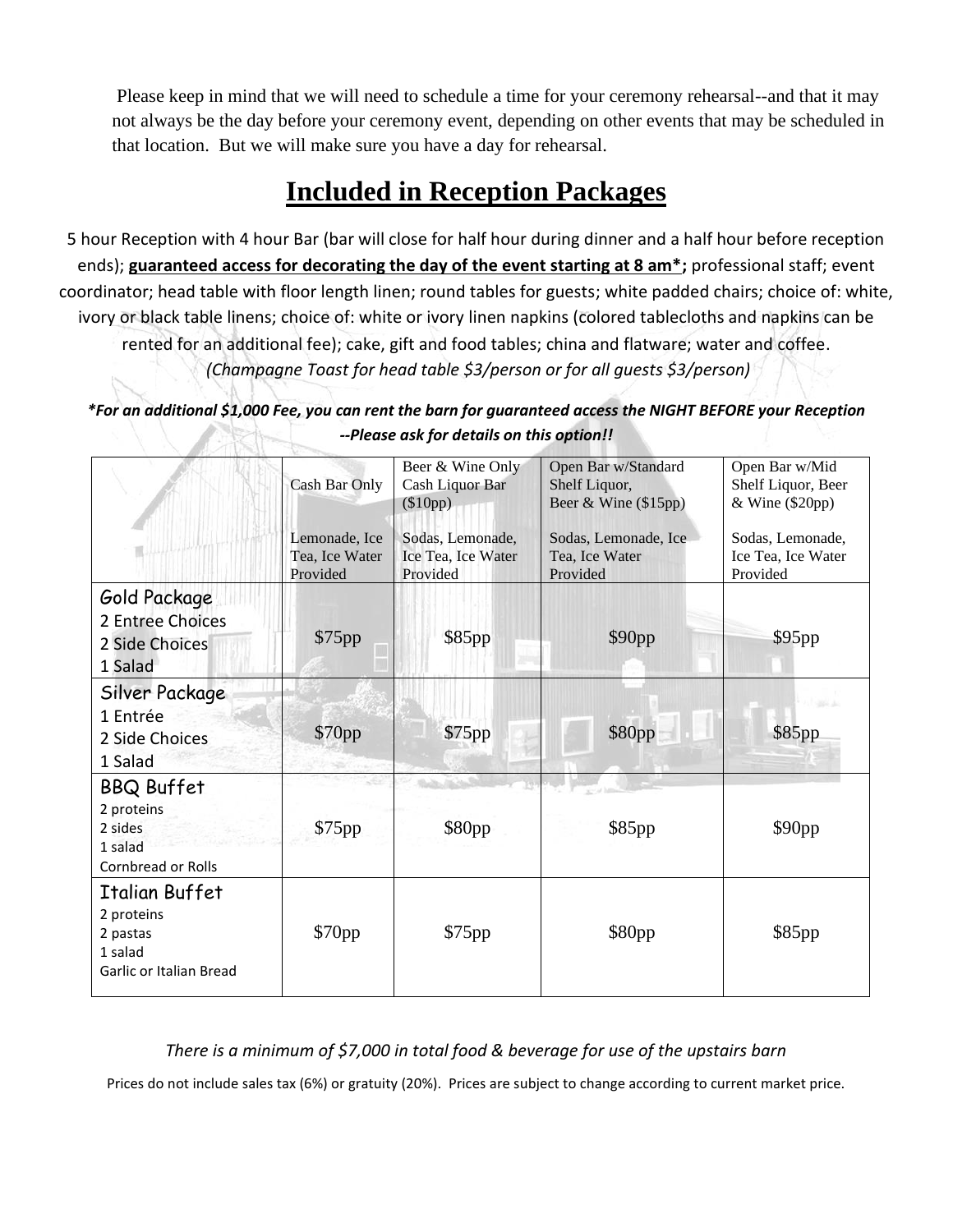## **GOLD & SILVER PACKAGE MAIN ENTRÉE CHOICES** Extra Entrée's add \$8.00 per person

 Chicken Cordon Bleu Chicken Piccata **Bacon Wrapped Chicken** w/Cream Cheese Stuffing

Stuffed Chicken Breast **House Sliced Roast Beef** Roasted Pork Loin Sausage, Peppers & Onions Braised Short Ribs **Meatballs** 

Baked Haddock

*Hand Carved Prime Rib available: Add \$18/person*

### **SALADS**

Garden Salad Caesar Salad Antipasto

**SIDES** Extra Side Items add \$4.00 per person

 Redskin Mashed Potatoes Green Beans & Bacon Penne Pasta w/Marinara Scalloped Potatoes **Rice Pilaf Fettucine Alfredo** Fettucine Alfredo Southern Fried Corn

Parsley Buttered Potatoes Black-eyed Peas & Rice White Cheddar Mac-N-Cheese

## **BBQ Buffet**

Protein choices (2) – Hand Pulled Pork, BBQ Chicken, Smoked Turkey OR BBQ Brisket (add \$5/person) Side choices (2) – Homemade Mac-n-Cheese, Parslied Potatoes, Southern Fried Corn, Corn on the Cob (seasonally), Baked Beans Salad options(1) – Garden or Coleslaw Rolls or Cornbread

## **Italian Buffet**

Protein Choices (2) – Meatballs, Italian Sausage, Italian Grilled Chicken, Chicken or Eggplant Parmigiana Pasta Choices (2) – Penne, Fettucine, Ziti, Rigatoni or Spaghetti Sauce options (2) – Marinara, Meat sauce, Alfredo Side options (1) – Stuffed shells, Baked Ziti, Lasagna Salad – Garden or Caesar

Garlic Bread, Italian Bread or Rolls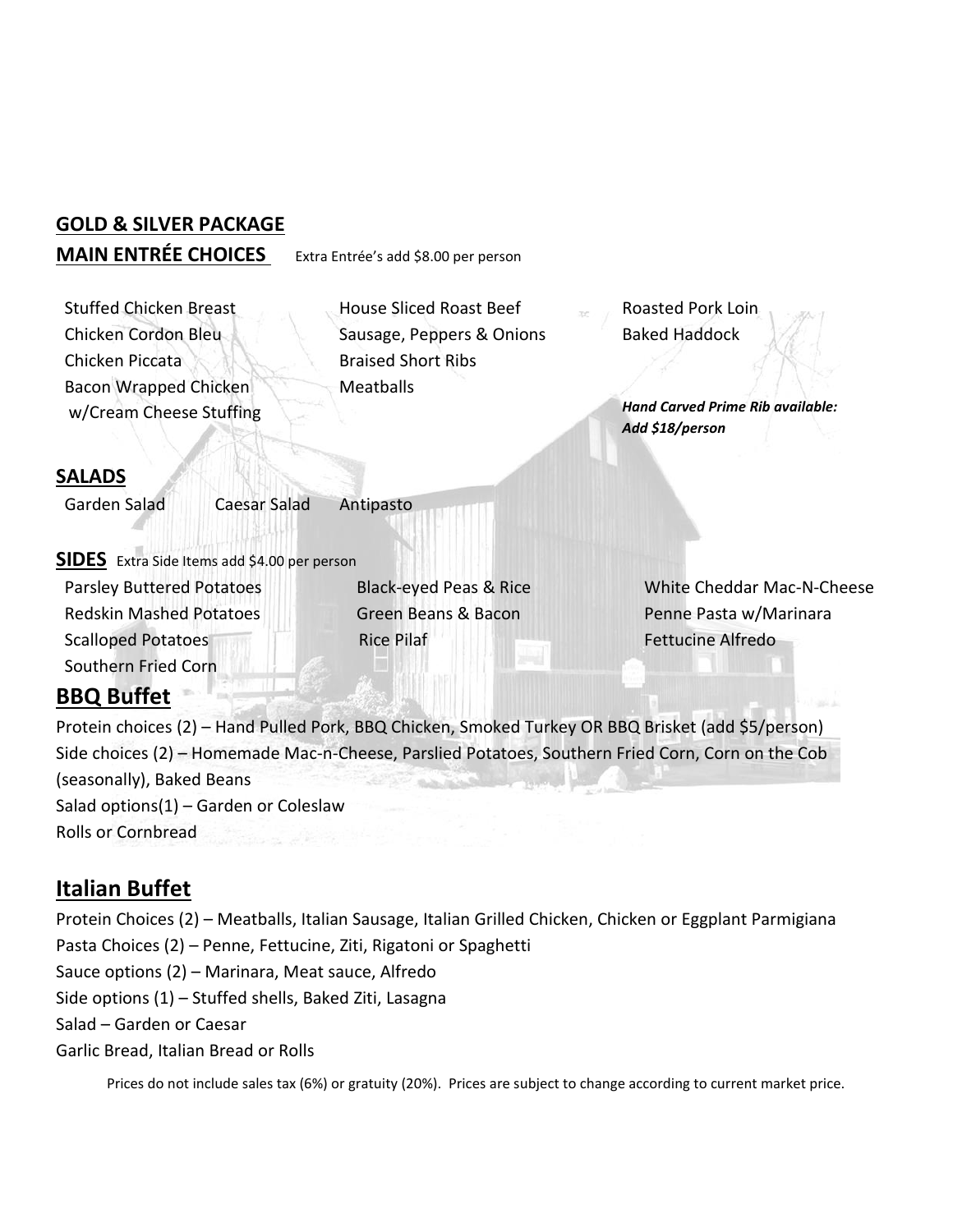### **Beer & Wine Bar Includes:**

-Choice of 2 Domestic Draft Beer on Tap (Budweiser, Bud Lite, Yuengling—ask about other options) -Choice of 3 House Wines: Moscato, White Zinfandel, Merlot, Pinot Grigio, Chardonnay, Pinot Noir -Cash Bar for Mixed Drinks

-Up to 2 Bartenders, ice, mixers, garnishes and cups

### **Full Open Bar Includes:**

-Choice of 2 Domestic Draft Beer on Tap (Budweiser, Bud Lite, Yuengling—ask about other options) -Choice of 3 House Wines: Moscato, White Zinfandel, Merlot, Pinot Grigio, Chardonnay, Pinot Noir -House Brand Liquors of: Vodka, Gin, Rum, Peach Schnapps, Amaretto, Triple Sec, Bourbon and Whiskey -Up to 2 bartenders, ice, mixers, garnishes and cups

## **Mid Shelf Bar Includes:**

-Choice of 2 Domestic Draft Beer on Tap (Budweiser, Bud Lite, Yuengling—ask about other options) -Choice of 3 House Wines: Moscato, White Zinfandel, Merlot, Pinot Grigio, Chardonnay -"Mid Shelf" Liquors: Absolute Vodka, Beefeater Gin, Bacardi Rum, Captain Morgan's Spiced Rum, DeKuyper Peach Schnapps, DiAmore Amaretto, Cointreau Triple Sec, Jim Beam, Jack Daniel's, Seagram's 7 and Black Velvet -Bartenders, ice, mixers, garnishes and cups

**Options for Signature Drinks, Bottled Beer, Craft Beer, Local Wines & Spirits are all possible.**

\*\*\***Apple Cider** (seasonally available) for \$3/person - served warm with choice of Captain Morgan or Fireball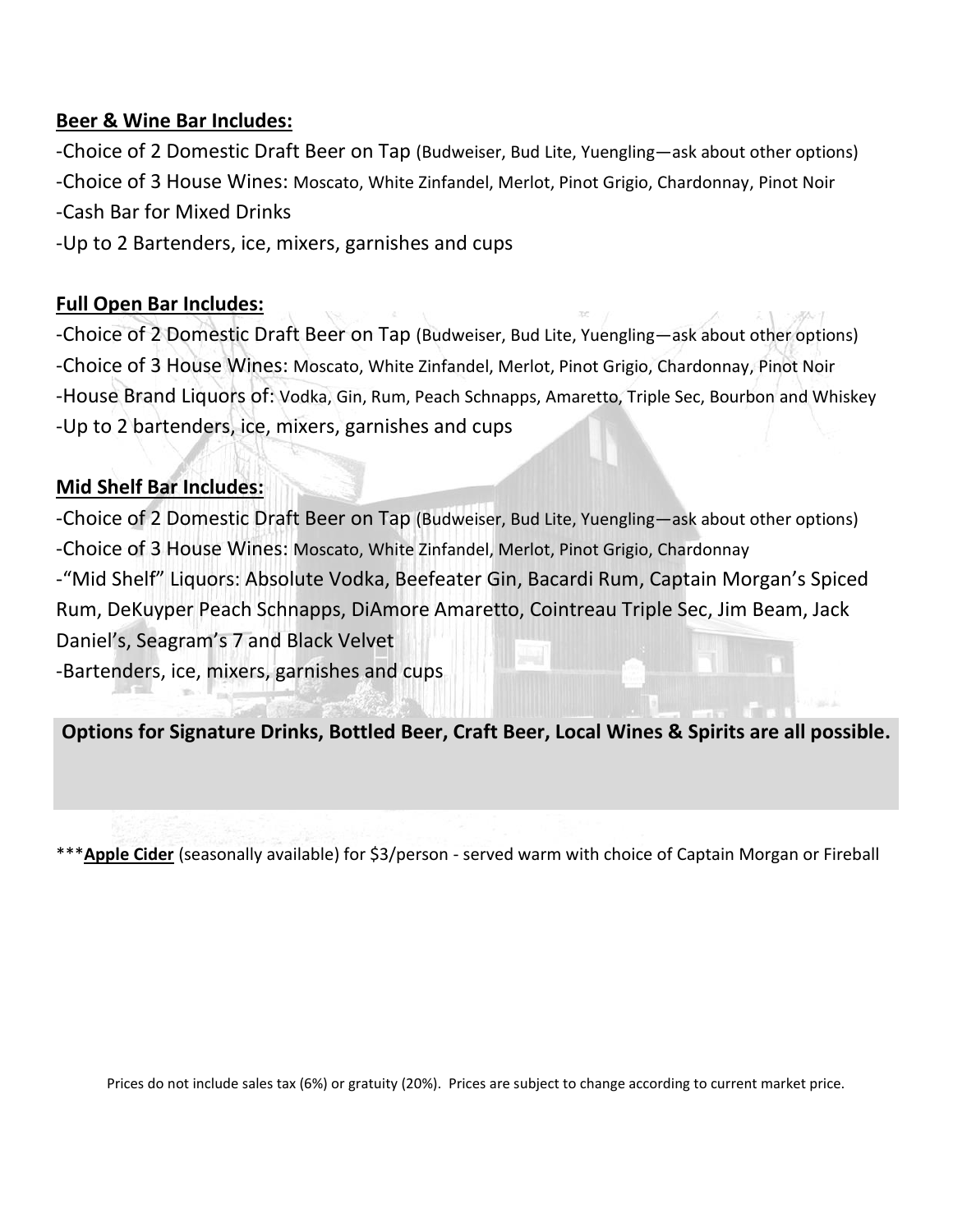## **Hot Hors D'oeuvres**

| (serves 50 for each item)                                            |               |
|----------------------------------------------------------------------|---------------|
| <b>Bacon Bourbon Brussel Sprouts</b>                                 | \$125.00      |
| <b>Stuffed Mushrooms</b>                                             | \$100.00      |
| <b>Cocktail Meatballs</b>                                            | \$80.00       |
| Artichoke or Spinach Dip w/ pita or tortilla chips                   | \$125.00      |
| Franks in a Blanket                                                  | \$90.00       |
| Sliders (Choice of: Pulled Pork, Cheeseburger or Buffalo Chicken)    | \$125.00      |
| Buffalo Chicken Dip with pita or tortilla chips                      | \$125.00      |
| Beef or Chicken Skewer                                               | \$125.00      |
| Firecracker Shrimp                                                   | \$95.00       |
| <b>Cold Hors D'oeuvres</b>                                           |               |
| Assorted Cheese w/Cracker Tray                                       |               |
| Small (serves 40-50)                                                 | \$125.00      |
| Large (120-130)                                                      | \$155.00      |
|                                                                      |               |
| Fresh Vegetable & Dip Tray                                           |               |
| Small (serves 40-50)                                                 | \$75.00       |
| Large (serves 120-130)                                               | \$100.00      |
|                                                                      |               |
| Everything below is per 50 piece tray:                               |               |
| <b>Antipasto Skewers</b>                                             |               |
| -Salami-ham-provolone-cherry tomatoes-pepperoncini's-olives          | \$135.00      |
| <b>Caprese Skewers</b>                                               |               |
| -cherry tomatoes-fresh mozzarella-fresh basil-brushed with olive oil | \$105.00      |
| Salami Coronets                                                      |               |
| - Salami wrapped around a seasoned cream cheese filling              | \$60.00       |
| Shrimp Cocktail                                                      | <b>MARKET</b> |
| Sandwich Wraps (Choice of: Turkey, Ham, or Veggie)                   | \$75.00       |
| Mini Bruschetta                                                      | \$85.00       |
|                                                                      |               |

#### **Penn State Creamery Ice Cream Bar Option - \$10/person**

Choice of 3 Flavors of Penn State Creamery Ice Cream & 6 Ice Cream Toppings—plus bowls & spoons We are very pleased to be able to offer this option for those who would rather have ice cream than cake! *(Or, if you'd just like to add another tasty option for an "Evening Ender"!) \$10 per person*

### **S'mores Bar - \$10/person**

Fuel & Sticks to Roast the Marshmallows, Graham Crackers, Hershey Bars, Reese's Cups